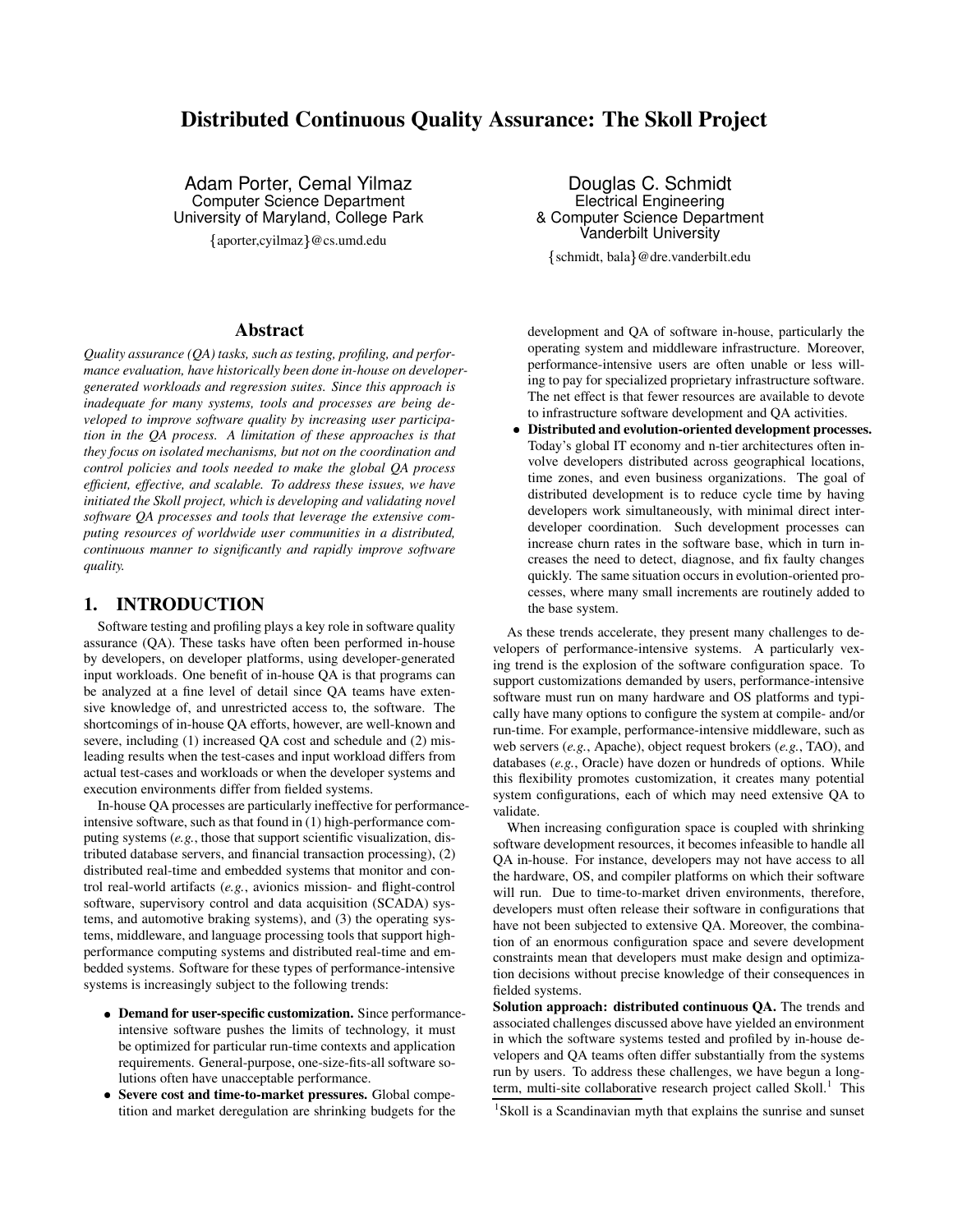paper describes

- Skoll's *distributed continuous QA process* that leverages the extensive computing resources of worldwide user communities in order to improve software qualities and provide to greater insight into the behavior and performance of fielded systems, and
- Skoll's tools and services, including its *model-driven intelligent steering agent* that controls and automates the QA process across large configuration spaces on a wide range of platforms.

## **2. RELATED WORK**

QA tasks have traditionally been performed in-house. For the reasons described in Section 1, however, in-house QA is increasingly being augmented with in-the-field techniques [3, 1, 4, 2]. Examples range from manual and reactive techniques (such as distributing software with prepackaged installation tests and encouraging end-users to report errors when they run into problems) to automated and proactive techniques (such as online crash reporting and auto-build scoreboard systems used in many open-source projects).

Although the existing distributed QA efforts and tools help to improve the quality and performance of software, they have significant limitations. For example, since users decide (often by default) what features they will test, some configurations are tested multiple times, whereas others are never tested at all. Moreover, these approaches do not automatically adapt to or learn from the test results obtained by other users. The result is an opaque, inefficient, and *ad hoc* QA process.

To address these shortcomings, the Skoll project is developing and empirically evaluating a process, methods, and tools for aroundthe-world, around-the-clock QA that (1) works with highly configurable software systems, (2) uses intelligent steering mechanisms to efficiently leverage end-users resources in a QA process that adapts based on the analysis of previous results received from other sites, and (3) minimizes user effort through the judicious use of automated tools. We discuss these capabilities in the next section.

# **3. THE STRUCTURE AND FUNCTIONAL-ITY OF SKOLL**

As outlined in Section 1, the Skoll project is a long-term, multisite collaborative research effort that is developing processes, methods, and tools to enable:

- **Substantial amounts of QA to be performed at fielded sites using fielded resources**, *i.e.*, rather than performing QA tasks solely in-house, Skoll pushes many of them to user sites. This approach provides developers and testers more effective access to user computing resources and provides visibility into the actual usage patterns and environment in which the fielded systems run.
- **Iterative improvement of the quality of performance-intensive software.** Skoll provides a control layer over the distributed QA process using models of the configuration space, the results of previous QA tasks, and navigation strategies that combine the two. This control layer determines which QA task to run next and on which part of the configuration space to run it. As the process executes, problems may be uncovered (and fixed) in the software, the models, and the navigation strategy.

cycles around the world.

- **Reduced human effort via judicious application of automation.** Skoll also uses the models developed in the previous step to help automate the role of human release managers, who monitor the stability of software repositories manually to ensure problems are fixed rapidly. In addition, Skoll uses automated web tools to minimize user effort and resource commitments, as well as ensure the security of user computing sites.

The approach we are taking to achieve these goals is based on a *distributed continuous QA process*, in which software quality and performance is iteratively and opportunistically improved aroundthe-clock in multiple geographically distributed locations. The Skoll project envisions distributed continuous QA via a geographically decentralized computing pool made up of thousands of machines provided by users, developers, and companies around the world.

The resources in the Skoll computing pool are scheduled and coordinated carefully via *data-driven feedback*. This adaptation is based on analysis of QA results from earlier testing tasks carried out in other locations, *i.e.*, Skoll follows the sun around the world and adapts its QA process continuously.

### **3.1 The Skoll Client/Server Architecture**

To perform the distributed continuous QA process, Skoll uses a client/server architecture. Figure 1 illustrates the roles and components in this architecture, focusing primarily on the Skoll server and its interactions with various types of users. Figure 2 then shows the components in Skoll clients.



**Figure 1: Components in Skoll Client/Server Architecture**

*User clients* register with the Skoll *server registration manager* via a web-based registration form. Users characterize their client platforms (*e.g.*, the operating system, compiler, and hardware platform) from lists provided by the registration form. This information is stored in a database on the server and used by the Skoll *intelligent steering agent* (ISA). As described further in Section 3.2, the ISA automatically selects and then generates valid *job configurations*, which consists of the code artifacts, configuration parameters, build instructions, and QA tasks (e.g., regression/performance tests) associated with a software project. A job configuration also contains registration-specific information tailored for a particular client platform, along with the locations of the *CVS server* where the code artifacts actually reside.

After a registration form has been submitted and stored by the Skoll server, the *server registration manager* returns a unique ID and configuration template to the Skoll client. The template can be modified by end users who wish to restrict or specify what job configurations they will accept from the Skoll server. The Skoll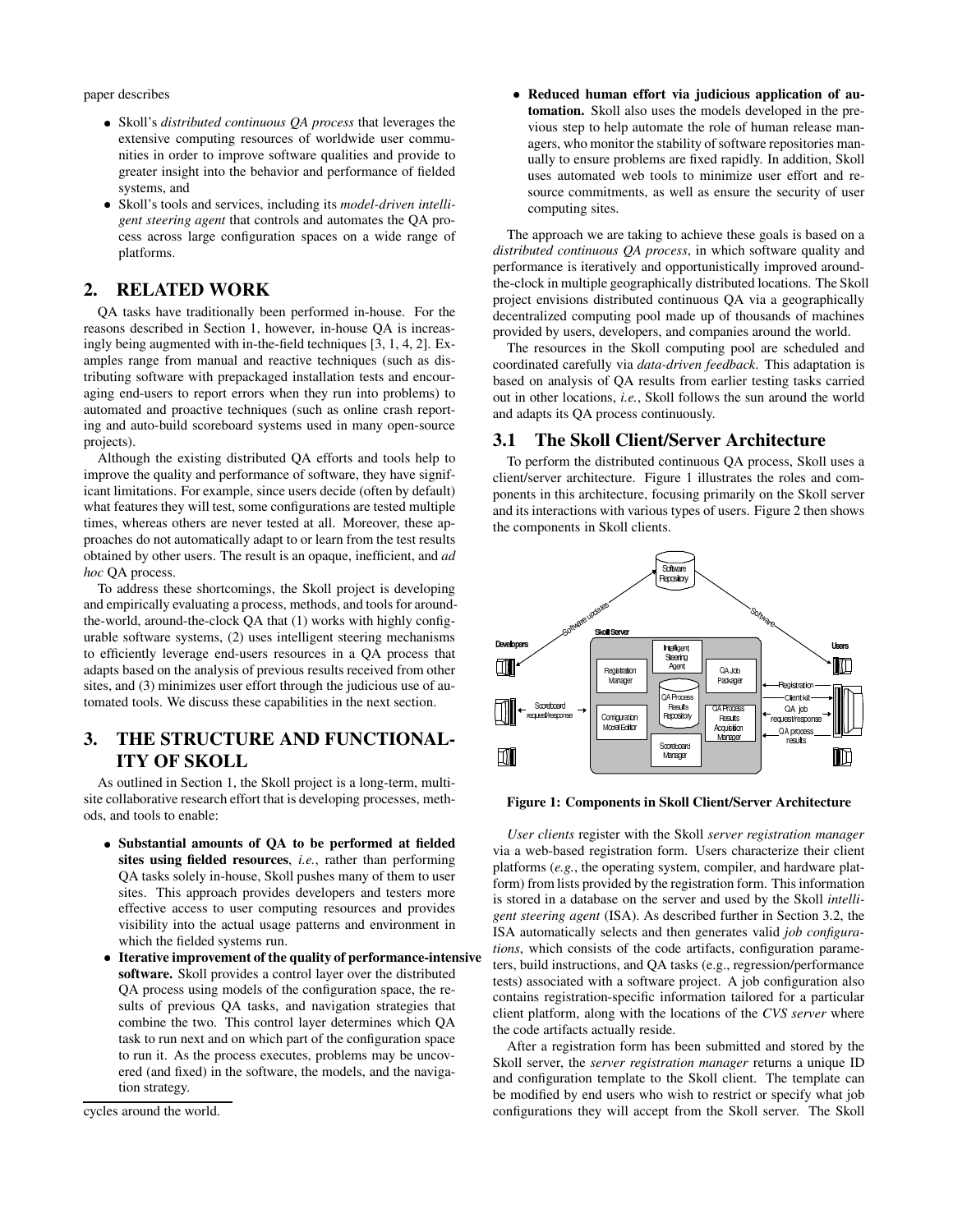| Skoll Client                     |                          |
|----------------------------------|--------------------------|
| Software<br>Repository<br>Client | Configuration<br>Manager |
| Build<br>Manager                 | Test Suite<br>Manager    |

**Figure 2: Skoll Client Architecture**

client's architecture is shown in Figure 2. The Skoll client periodically requests job configurations from the server via HTTP POST requests. The server responds with a job configuration that has been customized by the server's *intelligent steering agent* in accordance with (1) the characteristics of the client platform, and (2) its knowledge of the valid configurations space and the results of previous QA tasks. The server maintains this information using the techniques described in Section 3.2.

The *CVS client* component is responsible for downloading software from the CVS repository. The information required to perform this task, such as the version and module name (CVS terminology) of the software, are sent in the job configuration. The *client configuration manager* component prepares the software by creating and/or customizing the appropriate header files. The instructions from the server provide mapping information between each parameter and the header file in which the parameter must be defined. The *client build manager* component builds the software by using the compiler specified at the registration time. The *client test suite manager component* is responsible for locating and executing the tests in the test suite.

For each job configuration, the Skoll client records all of its activities into a log file accessible from the Skoll server. Each log file consists of multiple sections, where each section corresponds to an operation performed by the client, such as CVS check out, build, and execute QA tasks. As the builds and tests complete, the client log files are sent to the Skoll server, which uses the *server QA process results acquisition manager* shown in Figure 1 to parse the log files and store them into a database.

Since the Skoll architecture is designed to support a user community with heterogeneous software infrastructures, developers must be able to examine the results without concern for platform compatibility and local software installation. We therefore employ webbased scoreboards that use XML to display the build and test results for job configurations. The *server scoreboard manager* provides a web-based scoreboard retrieval form to developers through which they can browse a scoreboard for a particular job configuration.

### **3.2 The Intelligent Steering Agent**

Portions of the Skoll architecture described above are similar to those used by other distributed QA systems described in Section 2. A distinguishing feature of Skoll, however, is its use of an *intelligent steering agent* (ISA) to control the process. The ISA controls the process by deciding which configurations, in which order, to give to each incoming Skoll client request.

As QA tasks are carried out, their results are returned to the Skoll server and made available to the ISA. The ISA can therefore learn from past results, using that knowledge when generating new configurations.

**The configuration model** The most basic element of ISA approach is a formal model of the system's configuration space. Each software system controlled by Skoll has a set of configurable options, each with a small, discrete number of settings. Each option value must be set before the system executes. Creating a job configuration, therefore, involves mapping each option to one of its allowable settings.

Since the configuration options may take many values, the *configuration space* can be quite large. Not all possible configurations are valid, however. We define which configurations are valid by imposing *inter-option constraints* on values of options.

**Planning internals.** Given Skoll's formal configuration model, we can cast the configuration generation problem as a planning problem. Given an *initial state*, a *goal state*, a set of *operators*, and a set of *objects*, the ISA planner returns a set of actions (or commands) with ordering constraints to achieve the goal. In Skoll, the initial state is the default job configuration of the software. The goal state is a description of the desired configuration, partly specified by the end user. The operators encode all the constraints, including knowledge of past test executions. The resulting plan is the configuration (*i.e.*, the mapping of options to their settings).

We modified the Skoll planner so that, it can iteratively generate all acceptable plans, unlike typical planning systems that usually generate a single plan for a given set of constraints. Since the ISA generates multiple plans, we also added "navigation strategies," which are algorithms that allow us to schedule or prioritze among a set of multiple acceptable plans. This capability is useful in Skoll to cover a set of configurations, yet only proceed one step at a time in response to Skoll client requests. These algorithms also allow Skoll to add new information derived from previous QA task results to the planning process.

**Planner output.** The Skoll client requests a job configuration from a Skoll server. The Skoll server then queries its databases and (if provided by the user) a configuration template to determine which configuration option settings are fixed for that user and which must be set by the ISA. This information is packaged as a planning goal and sent to the ISA to be solved. Using this goal, the ISA planner generates a plan that is processed by the Skoll server, which ultimately returns all instructions necessary for running the QA task on the user's platform. These instructions are called the *job configuration*.

### **3.3 Skoll in Action**

At a high level, the Skoll process is carried out as shown in Figure 3 and described below:

- 1. Developers create the configuration model and navigation strategies. The ISA configuration model editor then automatically translates the model into planning operators and stores them in an ISA database. Developers also create the client kit.
- 2. A *user* submits a request to download the software via the registration process described earlier. The user then receives the Skoll client software and a configuration template. If users wish to temporarily change configuration settings or constrain specific options they do so by modifying the configuration template.
- 3. The Skoll client periodically requests a job configuration from a Skoll server.
- 4. In response to a client request, the Skoll server queries its databases and the user-provided configuration template to determine which configuration option settings are fixed for that user and which must be set by the ISA. It then packages this information as a planning goal and queries the ISA. The ISA generates a plan and returns it to the Skoll server. Finally, the Skoll server creates the job configuration and returns it to the Skoll client.
- 5. The Skoll client invokes the job configuration and returns the